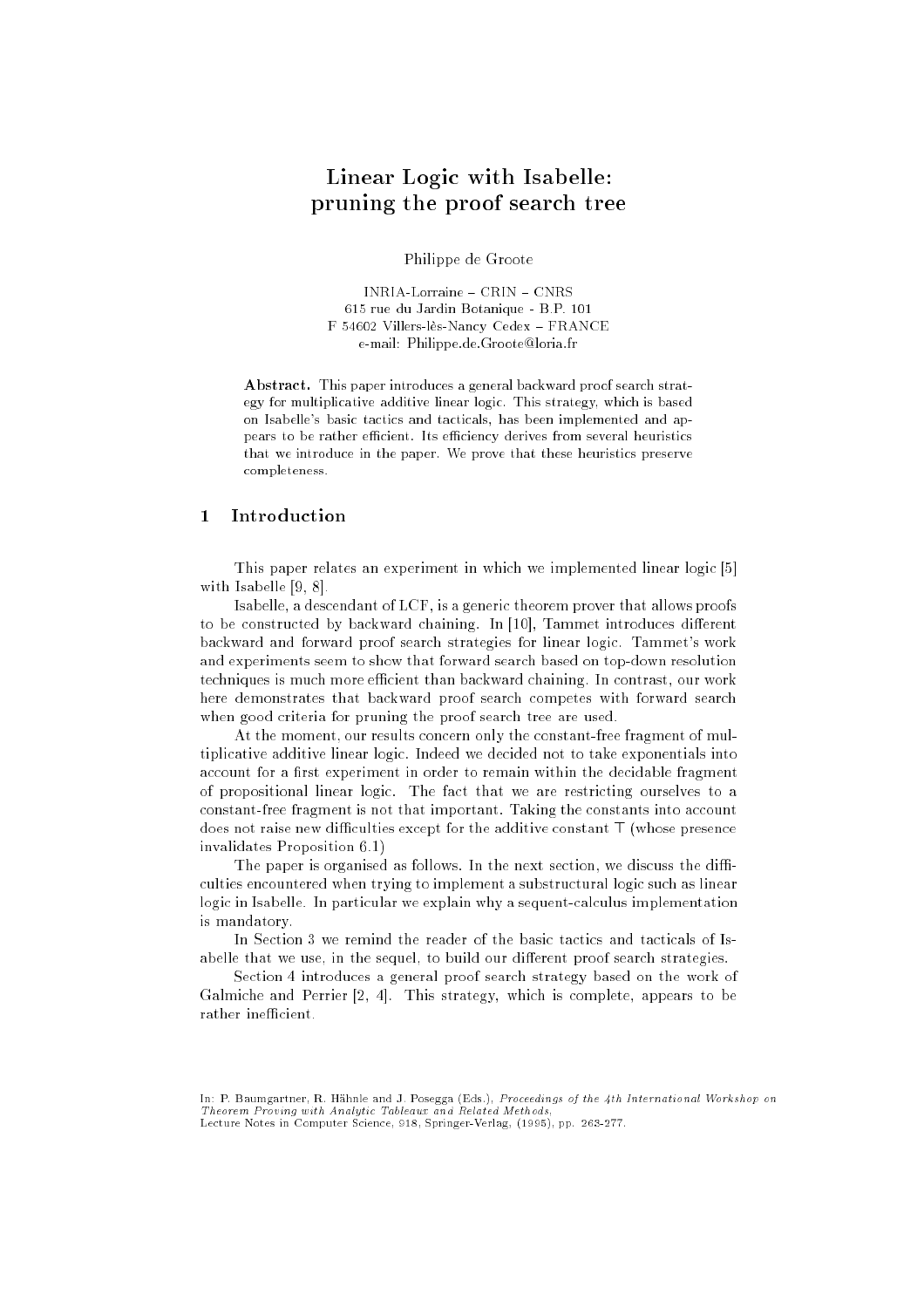The remainder of the paper is dedicated to the development of heuristics that improve the efficiency of the general strategy without loosing completeness. Section 5 is concerned with the multiplicative fragment. We take the multiplicative additive fragment into account in Section 6.

In the last section, we discuss implementation issues and experimental results.

All along this paper, we assume that the reader is familiar with linear logic ([3, 11] are good introductions). In particular, Section 5 requires some knowledge of proof net theory. Some familiarity with Isabelle, while not assumed, may also be useful.

#### $\overline{2}$ Specifying linear logic in Isabelle

Isabelle is a generic proof assistant. This means that Isabelle is not dedicated to a fixed logic but provides syntactic means to allow various logics to be defined. The family of logics currently available under Isabelle is rather broad [8]. This demonstrates that generic theorem proving is feasible but does not mean that Isabelle can easily accommodate any logic. In particular, substructural logics seem to fall outside the scope of Isabelle because:

- $-$  Isabelle's metalogic is a fragment of intuitionistic higher order logic,
- Isabelle is natural deduction oriented.

To see the problem, let us try to specify, in a natural way, intuitonistic linear implication  $(-\infty)$  in Isabelle. Possible introduction and elimination rules for implication are the following ([9]):

$$
\bigwedge PQ.([\![P]\!]\!] \Rightarrow [\![Q]\!]) \Rightarrow [\![P \multimap Q]\!]
$$
\n
$$
(1)
$$

$$
\bigwedge PQ \cdot \llbracket P \multimap Q \rrbracket \Rightarrow (\llbracket P \rrbracket \Rightarrow \llbracket Q \rrbracket) \tag{2}
$$

These two formulas correspond respectively to the deduction theorem and to the principle of modus ponens, which both hold for linear implication. But Formulas (1) and (2) also specify some sort of equivalence between object implication (- $\circ$ ) and meta-implication ( $\Rightarrow$ ). More precisely, (1) and (2) imply that object implication inherits the properties of meta-implication. Since the latter corresponds to intuitonistic implication, it is not possible to give a natural deduction oriented specification of linear implication in Isabelle.

The solution to this problem is to define linear logic by specifying a sequentcalculus. To encode sequents in Isabelle is not too difficult. In particular, by taking advantage of higher-order unication, one may get associative unication for free [8]. However, with respect to classical or intuitionistic logic, linear logic presents one further difficulty: associative unification is not sufficient to get a system free of exchange rule. The set of rules that we have chosen is the following.

$$
\vdash A^{\perp}, A \qquad \text{(Identity)} \qquad \qquad \begin{array}{c} \vdash \Gamma, A \qquad \vdash A^{\perp}, \Delta \\ \vdash \Gamma, \Delta \end{array} \qquad \text{(Cut)}
$$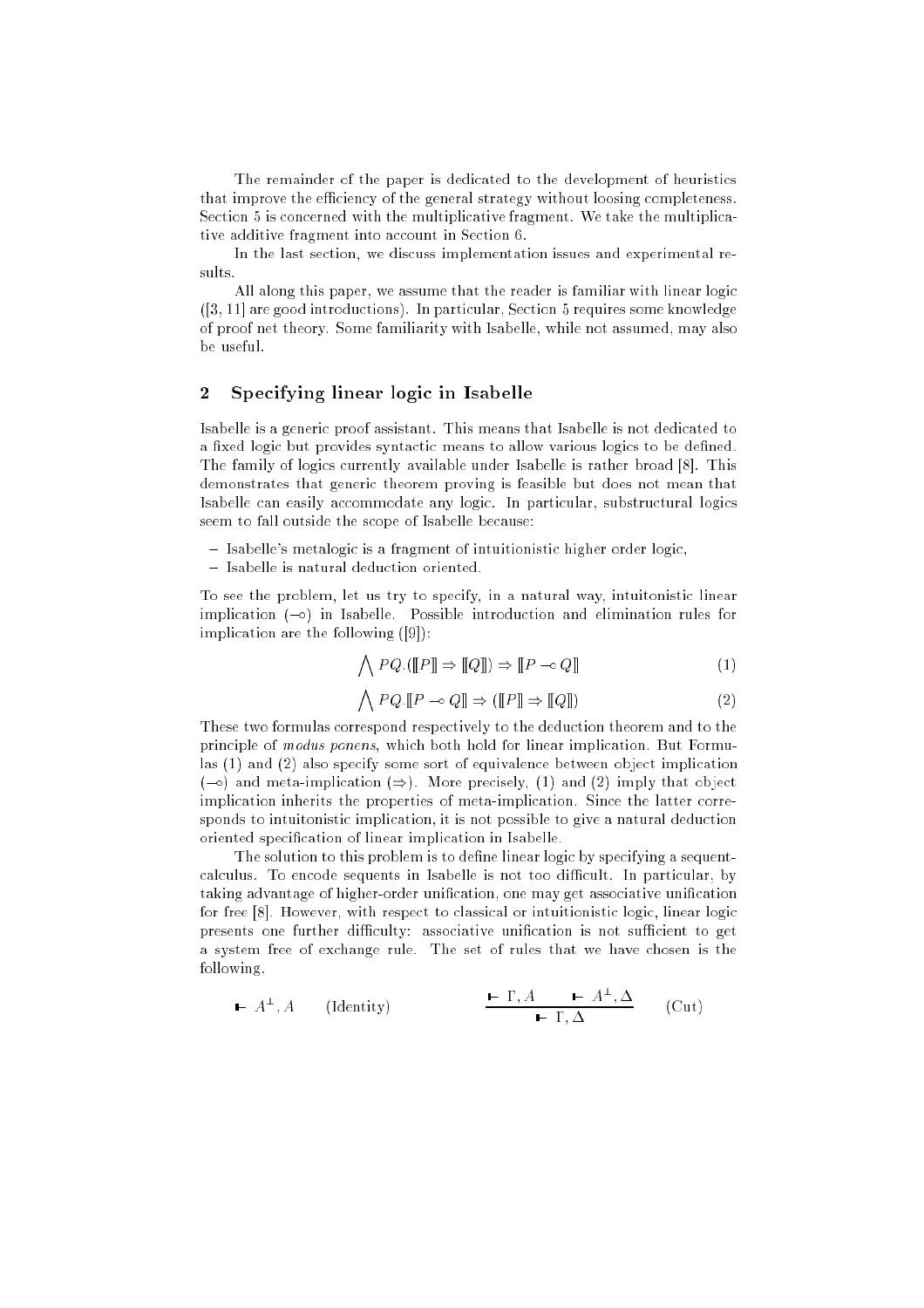$$
\begin{array}{c|c}\n\text{I. } P, A \longrightarrow A, B \\
\hline\n\text{I. } P, A \otimes B, \Delta\n\end{array} \qquad \text{(Times)} \qquad\n\begin{array}{c}\n\text{I. } P, A, B, \Delta \\
\hline\n\text{I. } P, A, B, \Delta\n\end{array} \qquad \text{(Par)} \\
\begin{array}{c}\n\text{I. } P, A, \Delta \longrightarrow P, A, \Delta \\
\text{I. } P, A, \Delta \longrightarrow R\n\end{array} \qquad \text{(With)} \\
\begin{array}{c}\n\text{I. } P, A, \Delta \longrightarrow P, A, \Delta \\
\text{I. } P, A \otimes B, \Delta\n\end{array} \qquad \text{(Plus–R)} \\
\begin{array}{c}\n\text{I. } P, A \otimes B, \Delta\n\end{array} \qquad \text{(Plus–R)} \\
\begin{array}{c}\n\text{I. } P, A \oplus B, \Delta\n\end{array} \qquad \text{(Plus–R)} \\
\begin{array}{c}\n\text{I. } P, A, \Delta, A, \Delta \\
\text{I. } P, A, \Delta, A\n\end{array} \qquad \text{(Perm–2)} \\
\begin{array}{c}\n\text{I. } P, A, \Delta, A, \Delta\n\end{array} \qquad \text{(Perm–2)}\n\end{array}
$$

Among these rules, the only one for which associative commutative unification would be needed is the introduction rule for . Consequently, the exchange rules (Perm-1) and (Perm-2) will be needed only when using the Rule (Times). As in [5], we do not have rules for implication and negation, these connectives being defined by the following equations:

$$
A \multimap B = A^{\perp} \mathcal{B} B
$$

$$
(A^{\perp})^{\perp} = A
$$
  
\n
$$
(A \otimes B)^{\perp} = A^{\perp} \otimes B^{\perp}
$$
  
\n
$$
(A \otimes B)^{\perp} = A^{\perp} \oplus B^{\perp}
$$
  
\n
$$
(A \oplus B)^{\perp} = A^{\perp} \otimes B^{\perp}
$$
  
\n
$$
(A \oplus B)^{\perp} = A^{\perp} \otimes B^{\perp}
$$

At this point in the discussion, one may wonder if there is any interest in using Isabelle to implement linear logic. We have encountered two problems that enforce the following decisions:

- to encode a sequent-calculus,
- explicitely to use exchange rules in order to simulate commutative unification.

These two choices sound artificial and one could argue that Isabelle is simply not adapted to linear logic. However implementing linear logic with Isabelle offers two advantages:

- Isabelle's tactics are easy to develop and to adapt. Consequently, Isabelle is a good testbed for developing proof search strategies.
- $-$  In Isabelle, the axioms and inference rules of a logic are not wired in the proof search strategies. Consequently, the correctness of the tactics, for a given object logic, depends only of the soundness of the static denition the object logic. In other words, when developing a tactic, one has only to prove its completeness (its correctness being ensured by the system as long as the definition of the object logic is sound).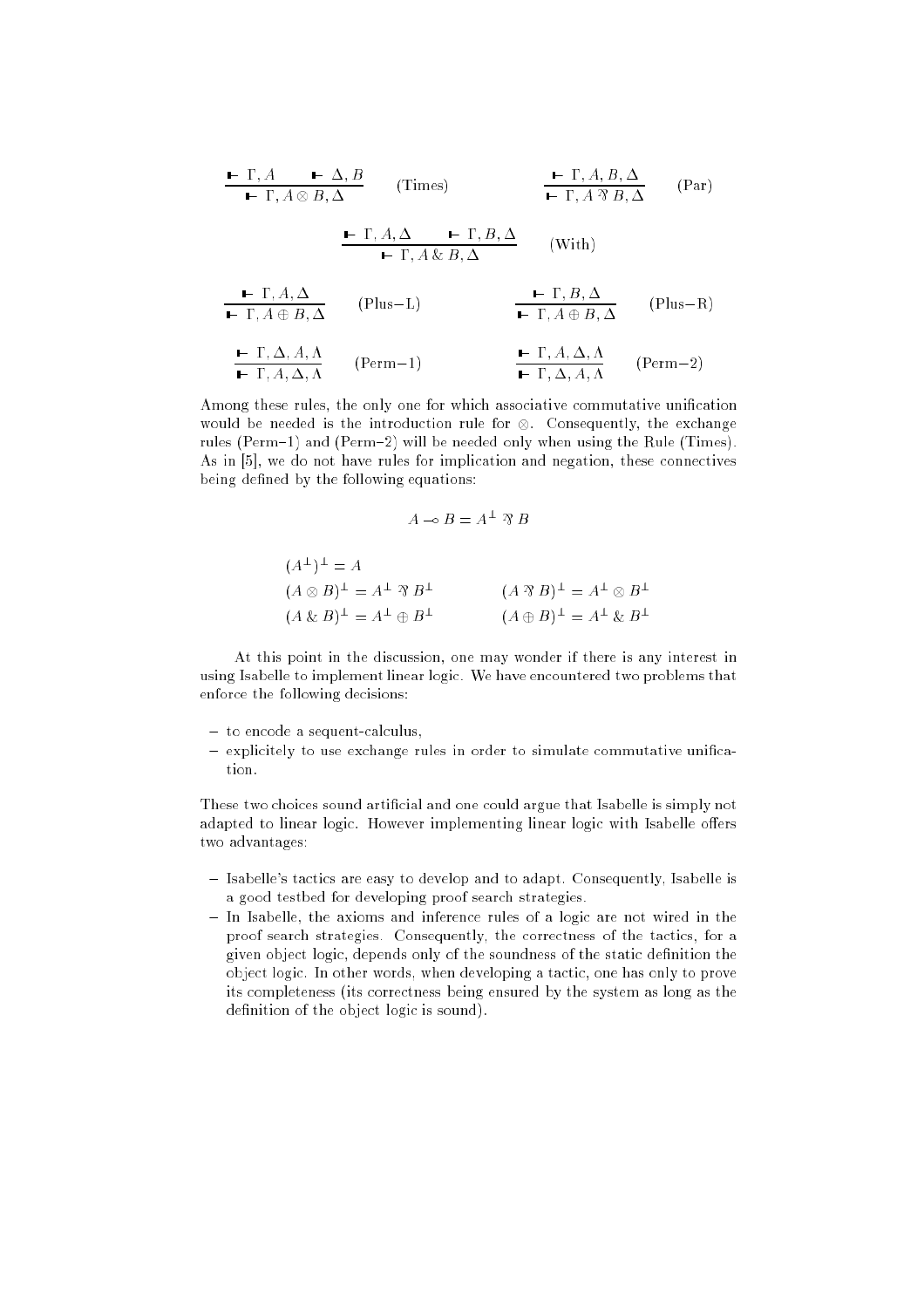## 3 Isabelle's tactics and tacticals

The interest of Isabelle for developing proof search strategies is mainly due to the built-in notions of tactic and tacticals [8].

Roughly speaking, tactics are used to transform the current state of a backward proof into a new state. More precisely, tactics are functions from proof states to collections of proof states because the application of a given tactic may yield several possible results. This non-determinism, implemented using lazy evaluated sequences, allows Isabelle to backtrack.

One of the most basic tactics is the resolution tactic resolve tac. This tactic refines the proof state by resolving one specified subgoal with a given inference rule. Consider, for instance the following subgoal:

$$
\mathbf{I} \quad a \; \mathcal{R} \; b, a \; \mathcal{R} \; b^{\perp}, a^{\perp} \; \mathcal{R} \; b, a^{\perp} \; \mathcal{R} \; b^{\perp} \tag{3}
$$

To apply resolve tac with Rule (Par) on this subgoal amounts to replace  $(3)$ by  $(4)$ :

$$
\blacktriangleright a, b, a \mathfrak{B} b^{\perp}, a^{\perp} \mathfrak{B} b, a^{\perp} \mathfrak{B} b^{\perp}
$$
 (4)

Applying resolve tac on  $(3)$  yields also other possible results due to the associative unification:

$$
\begin{array}{l}\n\blacktriangleright a \, 3 \, b \, , a \, , b^{\perp}, a^{\perp} \, 3 \, b \, , a^{\perp} \, 3 \, b^{\perp} \\
\blacktriangleright a \, 3 \, b \, , a \, 3 \, b^{\perp}, a^{\perp}, b \, , a^{\perp} \, 3 \, b^{\perp} \\
\blacktriangleright a \, 3 \, b \, , a \, 3 \, b^{\perp}, a^{\perp} \, 3 \, b \, , a^{\perp}, b^{\perp}\n\end{array}
$$

These other results are the alternatives to (4) on which Isabelle can possibly backtrack.

Tacticals are composition operators for tactics. THEN, ORELSE, and APPEND are three typical tacticals, which correspond respectively to sequential composition, deterministic and undeterministic choice.

(tac<sub>1</sub> THEN tac<sub>2</sub>) applies first tac<sub>1</sub>, yielding a sequence of possible new states. Then it applies  $tac_2$  to each possible state in the sequence and flattens the resulting sequence of sequences.

(tac<sub>1</sub> ORELSE tac<sub>2</sub>) yields the result of tac<sub>1</sub> if non empty, and applies  $tac_2$  otherwise.

 $(tac_1$  **APPEND**  $tac_2$  concatenates the results of  $tac_1$  and  $tac_2$ .

It is important to understand the difference between ORELSE and AP-PEND. When using ORELSE, if the first branch of the choice is selected, Isabelle will never backtrack on the second one. Consequently,

### $(tac_1 \text{ ORELSE } tac_2)$  THEN  $tac_3$

is not equivalent to

### (tac<sub>1</sub> THEN tac<sub>3</sub>) ORELSE (tac<sub>2</sub> THEN tac<sub>3</sub>).

Indeed, if  $tac_1$  yields a non empty result while  $(tac_1 \text{ THEN } tac_3)$  does not, the application of the first expression will fail, while the application of the second one will amount to the application of  $(tac_2 \text{ THEN } tac_3)$ . In contrast, THEN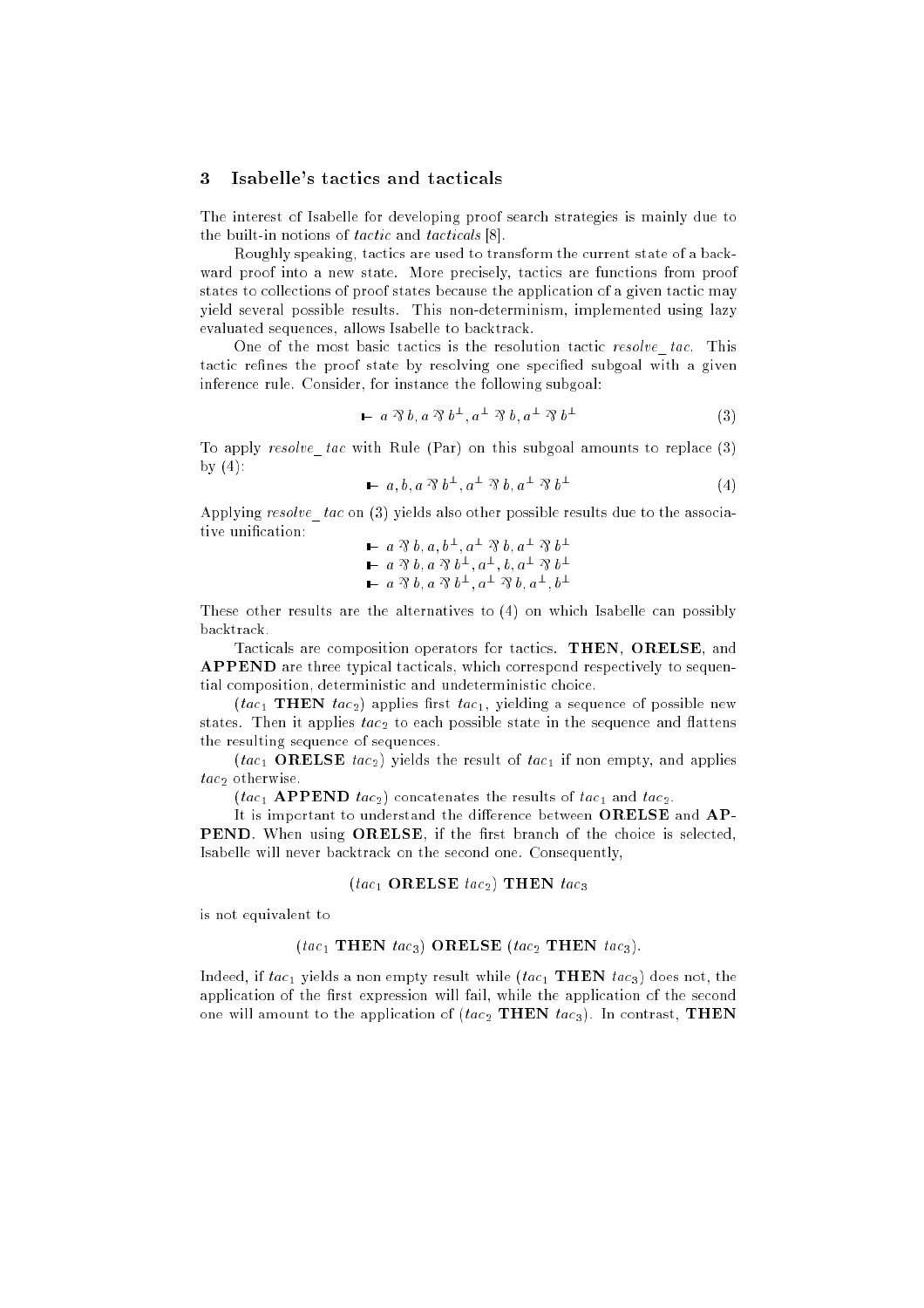is right distributive on APPEND. Thus using ORELSE is more efficient than using APPEND but may result in an incomplete strategy.

When using a tactical such as APPEND, the proof search space may increase dramatically. Two tacticals that allow one to control the size of the search space are DETERM and FILTER.

(DETERM tac) makes tac deterministic: it returns only the head of the sequence resulting from the application of tac.

(FILTER cond tac) applies tac but returns only the states that satisfy the condition cond.

### 4 A general strategy

To write down a general tactic that is efficient enough for classical sequentcalculus, using Isabelle's basic tacticals and tactics, is easy. This is because there exist, for classical logic, sequent-calculi where all the rules are invertible. Consequently, each single resolution step may be performed deterministically. Unfortunately, this is not so in the case of linear logic.

In [2, 4], Galmiche and Perrier study the permutability of the inference rules of linear logic. The result of their work, for the multiplicative additive fragment, is summarised by the following table.

|                     | $R_1$ | $\gamma\hskip-3pt_{\textstyle\!}$ | $^{\circ}$ |        | $\&$ $\mathrel{\oplus}_\mathrm{L}\mathrel{\oplus}_\mathrm{R}$ |        |
|---------------------|-------|-----------------------------------|------------|--------|---------------------------------------------------------------|--------|
| $R_2$               |       |                                   |            |        |                                                               |        |
| $\sqrt{2}$          |       | $\ast$                            |            | $\ast$ | $\ast$                                                        | $\ast$ |
| 8                   |       | $\ast$                            | $\ast$     | $\ast$ | $\ast$                                                        | $\ast$ |
| &                   |       | $\ast$                            |            | $\ast$ |                                                               |        |
| $\oplus$ L          |       | $\ast$                            | $\ast$     | $\ast$ | $\ast$                                                        | $\ast$ |
| $\oplus_\mathbf{R}$ |       | $\ast$                            | $\ast$     | $\ast$ | $\ast$                                                        | $\ast$ |

A star, in this table, indicates that any scheme of the form

$$
\frac{\cdot}{\cdot} \cdot R_1 R_2
$$

appearing in a proof may be replaced by the scheme:

$$
\frac{\cdot}{\cdot} \cdot R_2 R_1
$$

Consequently, columns full of stars ( $\mathfrak A$  and  $\&$ ) correspond to rules that can be pushed down the proof.

The above table suggests the general tactic specified by the following equation: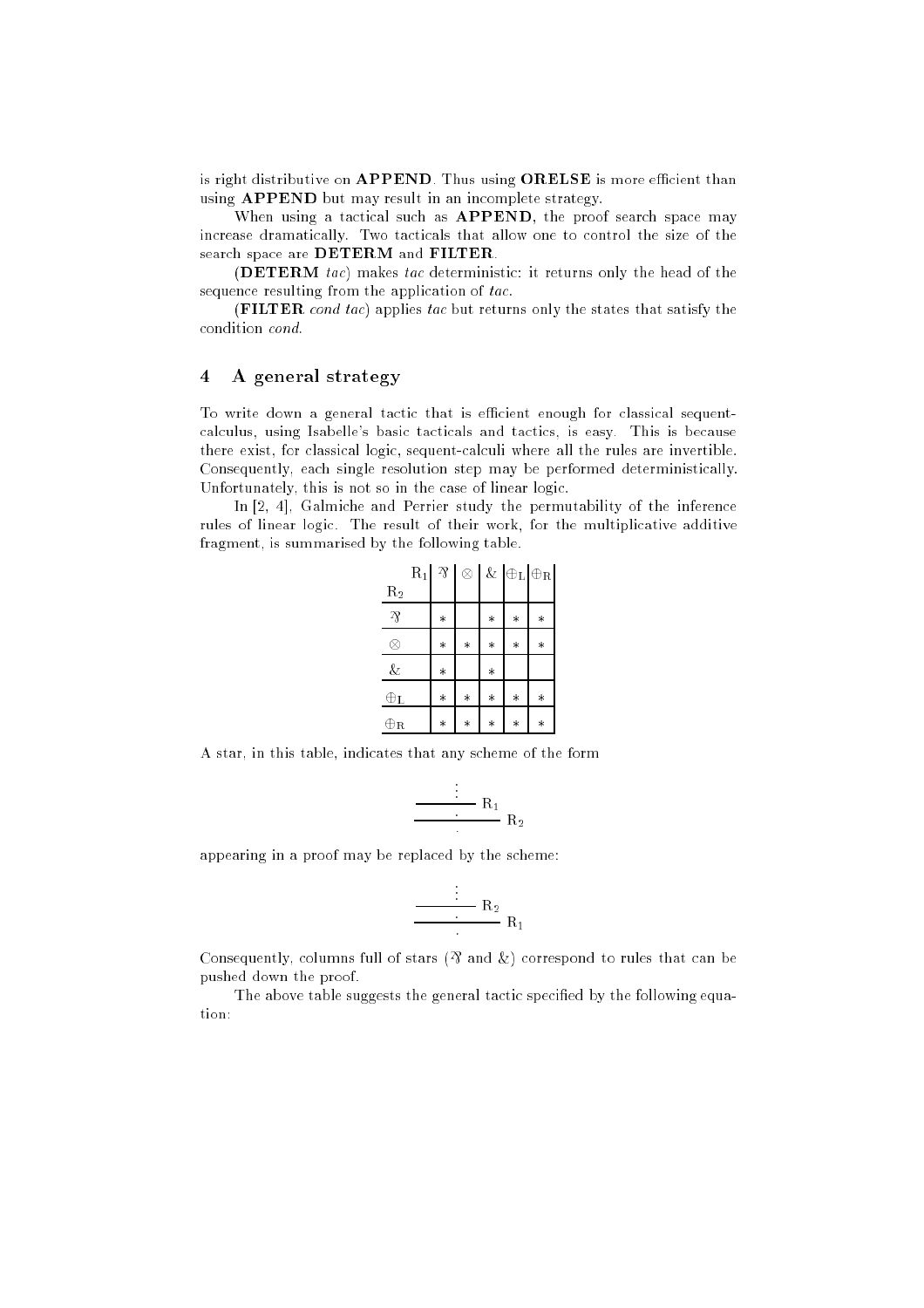```
gen tac i = axiom
           ORELSE
           (DETERM par) THEN gen_tac i
           ((DETERM with) THEN gen tac (i + 1)THEN gen tac i)
           ORELSE
           (((\text{plus\_L \text{ APPEND plus\_R}) \text{ THEN gen\_tac } i})APPEND
            ((times\text{THEN }gen\_tac (i+1)))THEN gen tac i))
```
where the parameter  $i$  specifies the number of the subgoal to which the tactic is applied, and where "axiom", "par",... correspond to a single use of Isabelle's resolve tac with the corresponding rule (except in the case of "times", where applications of the exchange rules are also needed in order to simulate associative, commutative unication).

The results of Galmiche and Perrier imply that gen tac is a complete proof search strategy. Nevertheless, gen tac is not satisfactory because it is inefficient. Consider the following provable sequent:

$$
\vdash \underbrace{a \oplus \cdots \oplus a}_{n \times} \oplus b, \underbrace{a \oplus \cdots \oplus a}_{n \times} \oplus b^{\perp} \tag{5}
$$

Proving this sequent with gen\_tac gives the following timing (see Section 7 for hardware and software specifications):

|  |  |  | CPU time 0.05 sec 0.33 sec 1.84 sec 7.80 sec 29.88 sec 112.19 sec |
|--|--|--|-------------------------------------------------------------------|

These results are predictable because a simple analysis of gen tac shows that the strategy is exponential. However, for a sequent as simple as  $(5)$ , this inefficiency is unacceptable. Indeed, the additive fragment of linear logic is nc--complete and, consequently, polynomial algorithms exist [1].

The inefficiency of gen tac is mainly due to the or-nodes of the proof search tree that are created when using the tactical APPEND. Nevertheless we may not use the more efficient tactical **ORELSE** everywhere without loosing completeness. Therefore we need criteria and heuristics that allow the or-nodes to be pruned but that also preserve completeness. In the remainder of this paper, we describe such criteria.

#### $\overline{5}$ The multiplicative fragment

The multiplicative fragment is the one containing only the connectives and & . The decision problem of this fragment is known to be NP-complete [7].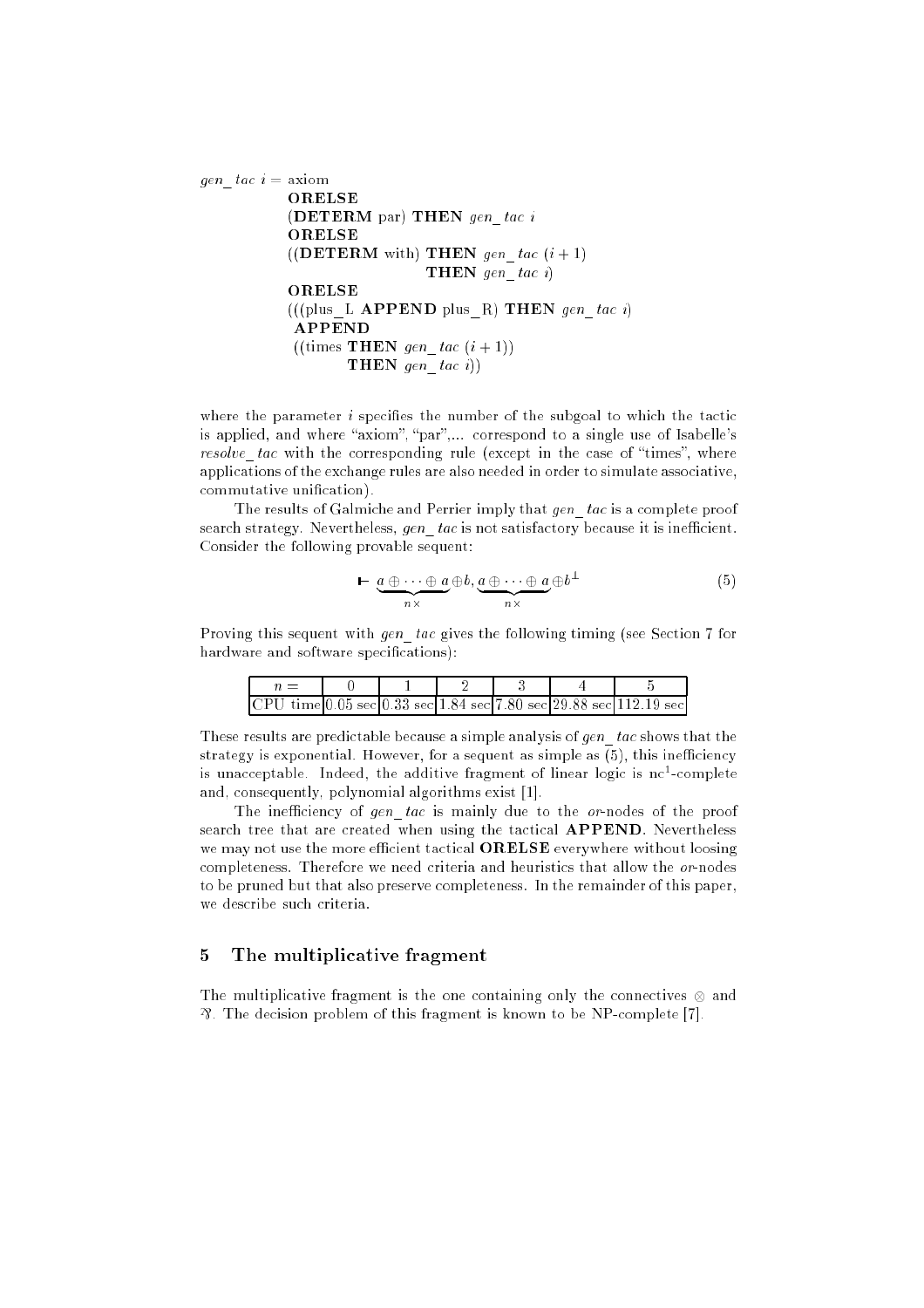As we have seen, the  $\mathcal{X}$ 's do not raise any difficulty: any formula A  $\mathcal{X}$  B appearing in a sequent to be proved may be replaced by the two formulas A and  $B$ . Therefore, the difficult case arises when all the formulas whose main connective is a  $\mathcal{\Re}$  have been simplified, i.e., when the sequent to be proved is of the following form:

$$
\blacktriangleright (A_i \otimes B_i)_{i \in n}, (l_i)_{i \in m}, \tag{6}
$$

where the  $l_i$ 's are literals. In this case, we have to reduce Goal  $(6)$  to two new subgoals of the forms  $\blacktriangleright$   $A_k$ ,  $\Gamma_1$  and  $\blacktriangleright$   $B_k$ ,  $\Gamma_2$ . There are two problems:

**F** FODIEIII 1. We do not know how to spin the context  $(A_i \otimes D_i)_{i \in n} \{k\}, (i_i)_{i \in m}$ into  $\Gamma_1$  and  $\Gamma_2$ ;

**Problem 2:** we do not know which  $k \in n$  must be chosen.

Consequently, the (naive) resolution of Goal  $(6)$  gives rise to an *or*-node with  $(n + 1) 2^{n+m+1}$  branches, which is costly (even for a NP-complete problem).

### Trying to overcome Problem 1

In order to attack Problem 1, we use a criterion that allows some of the branches to be eliminated. Such a criterion must obey two requirements:

- $i$  it must be based on a necessary condition of provability (i.e., equivalently, a sufficient condition of unprovability)
- $-$  it must be computable in polynomial time.

The first such condition that one may try is that, whenever a sequent is provable in the multiplicative fragment of linear logic, the number of positive occurrences of any literal in the sequent is equal to the number of its negative occurrences.

More precisely, define  $\overline{\Gamma}$ , the multiset of literals occuring in a sequent  $\vdash \Gamma$ as follows:

$$
\overline{(A_i)_{i \in n}} = \biguplus_{i \in n} \overline{A_i}
$$

where, in the case of a formula,

$$
i. \quad l = \{l\},
$$

- ii.  $A \mathcal{B} = A \oplus B$ ,
- iii. iii. A B <sup>=</sup> A ] B,

and where  $\uplus$  denotes multiset union. Given a multiset of literals A, define  $A^{\perp}$ to be the mutiset obtained by negating all the literals occuring in  $A$ . Finally, call a multiset of literals  ${\cal A}$  perfectly balanced if and only if  ${\cal A} \equiv {\cal A}^+$  .

The following holds:

**Proposition 5.1** If a sequent  $\blacksquare \Gamma$  is provable in the  $\otimes \mathfrak{B}$ -fragment of linear logic then  $\overline{\Gamma}$  is perfectly balanced.

*Proof.* An obvious induction on the derivation of  $\vdash \Gamma$ .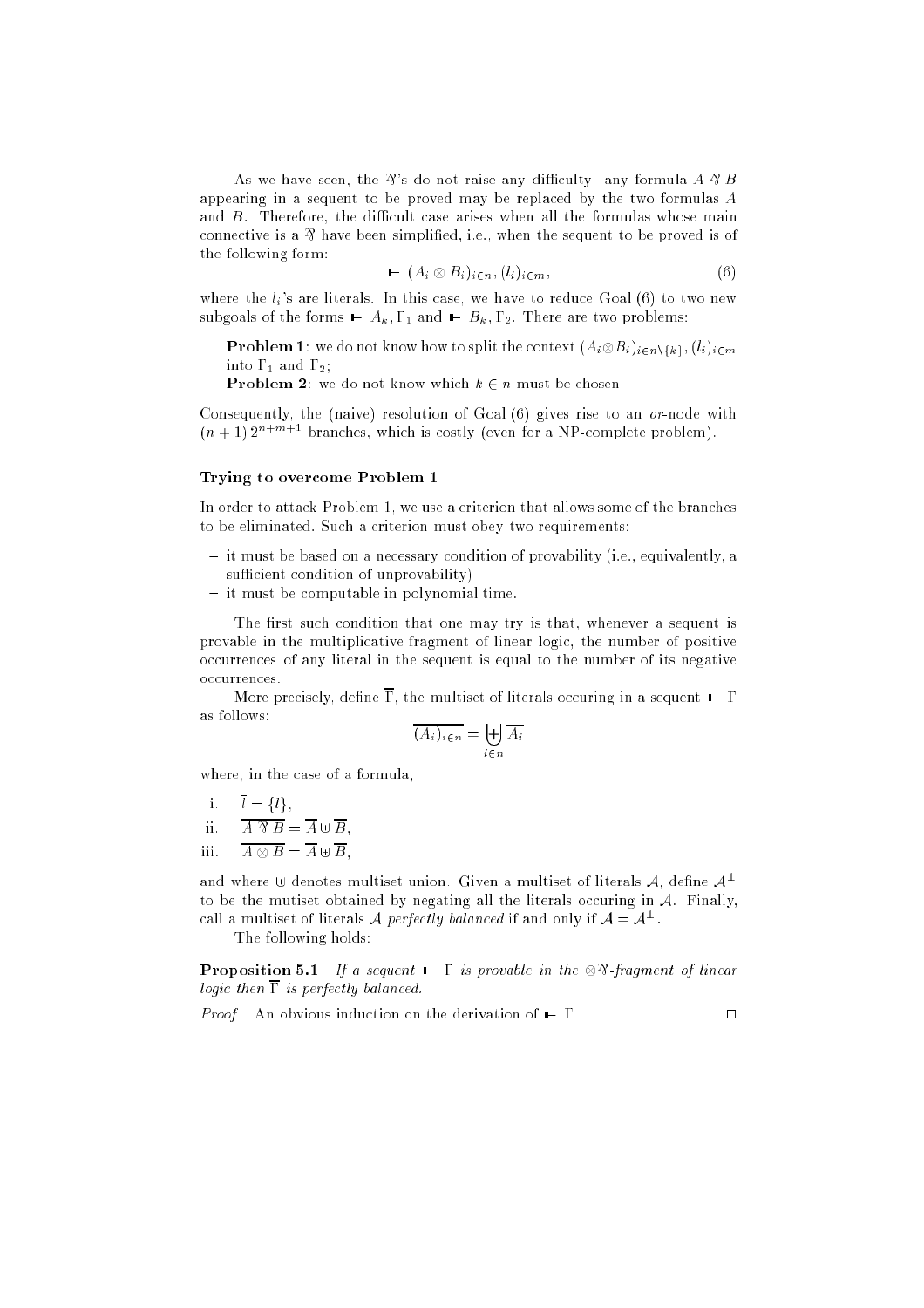Tammet mentions the above criterion in [10] and claims that using a rudimentary form of it improved the efficiency of his prover by a factor of 3 to 10. Independently we implemented the above criterion and noticed a signicant improvement (a factor of 10) in efficiency. However we also discovered that the criterion itself could be improved.

Let us introduce our improved criterion by an example. Consider the following goal:

$$
\mathbf{I} \quad b \otimes c^{\perp}, a^{\perp} \otimes a, b^{\perp}, c \tag{7}
$$

A priori, there are sixteen ways of applying a -resolution step to Goal (7). Fourteen of these sixteen ways will be rejected by the criterion of Proposition 5.1. The two remaining possibilities would yield the two following pairs of new subgoals:

$$
\mathbf{I} \quad b, a^{\perp} \otimes a, b^{\perp} \qquad \mathbf{I} \quad c^{\perp}, c \tag{8}
$$

$$
\mathbf{I} \vdash b, b^{\perp} \qquad \mathbf{I} \vdash c^{\perp}, a^{\perp} \otimes a, c \tag{9}
$$

Then, a further application of a -resolution step, together with the criterion of Proposition 5.1, would allow both the first subgoal of  $(8)$  and the second subgoal of (9) to be found unprovable. Nonetheless, the reason why these two subgoals are eventually rejected may be already observed in Goal (7): the only negative occurrence of the literal a appears on the lefthand side of a tensor while the corresponding positive occurrence appears on the righthand side of the same tensor. Therefore, a criterion designed to detect such pathologies could be used to reject Goal (7) a priori.

Our modified criterion, which generalises the above observation, is based on the next proposition:

**Proposition 5.2** If a sequent  $A \otimes B$ ,  $\Gamma$  is provable in the  $\otimes \mathfrak{B}$ -fragment of linear logic then

- 1.  $A^- \subset I$  (and, consequently, the multiset  $I \setminus A^-$  is defined),
- 2. symmetrically,  $\overline{B}^{\perp} \subset \overline{\Gamma}$ ,
- $\beta$ .  $A \cup \{ 1 \setminus B^- \}$  is perfectly balanced,
- 4. symmetricatly,  $D \cup \{ 1 \setminus A^+ \}$  is perfectly balanced.

*Proof.* By induction on the derivation of the sequent.  $\Box$ 

By using a criterion based on Proposition 5.2 instead of the one based on Proposition 5.1, we improved further the efficiency of our proof search strategy (again by a factor about 10).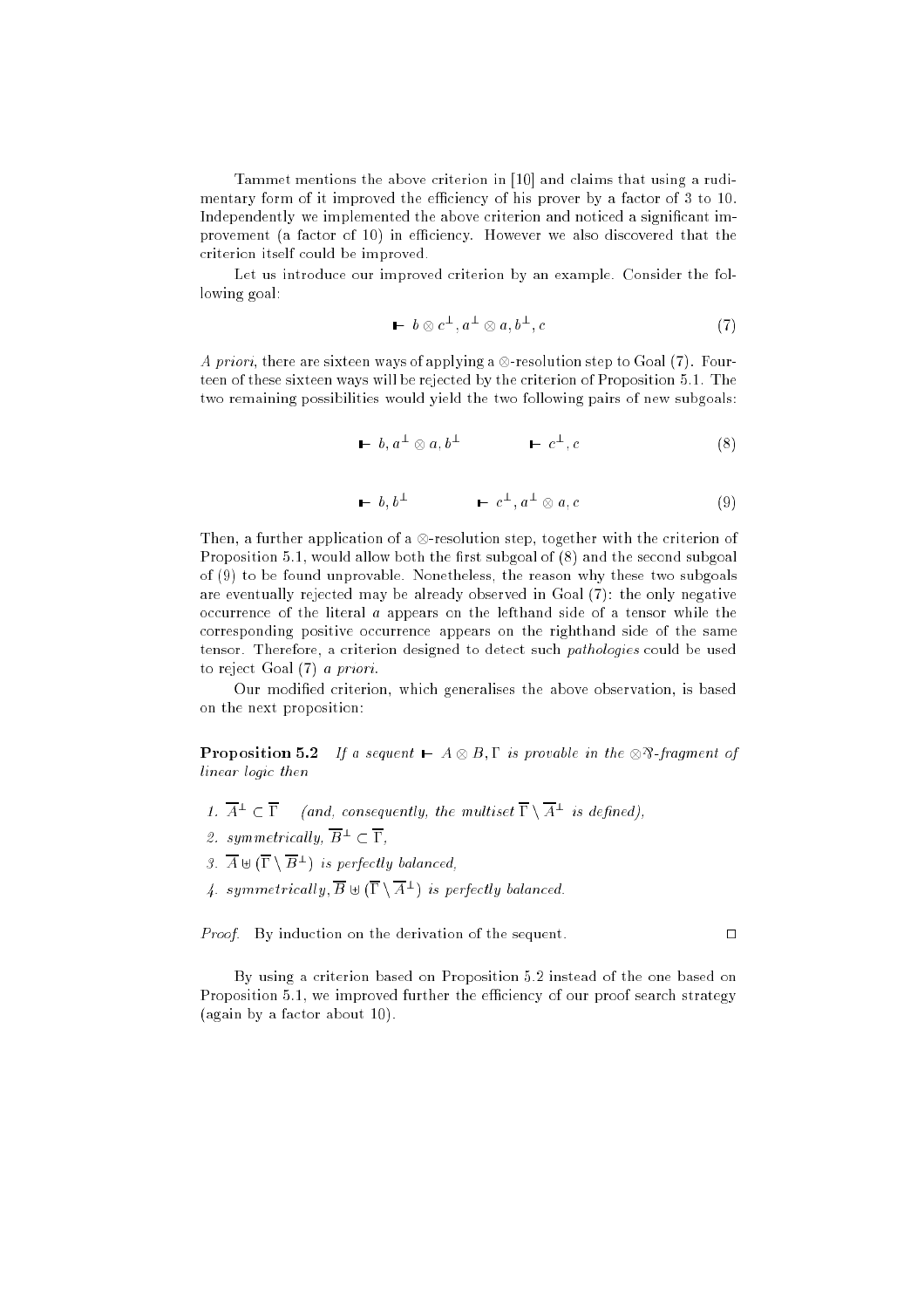### Trying to overcome Problem 2

The above criterion is of no use in pruning the or-branching due to Problem 2. In order to tackle this second problem, we use a heuristic based on Girard's sequentialisation theorem [5, 6].

It is rather easy to prove that, whenever a sequent  $\mathbf{F}$  ( $A_i$ )<sub>ien</sub> is provable, there exists a proof net whose conclusions are the formulas  $A_i$ 's. The converse, which is more difficult to establish, is given by Girard's sequentialisation theorem: any proof net whose conclusions are the formulas  $(A_i)_{i\in n}$  may be transformed into a sequential proof of the sequent  $\blacksquare$  (A<sub>i</sub>)<sub>i $\epsilon$ n</sub> (in polynomial time).

Constructing a proof net for a given sequent is as complex as searching a sequential proof of the sequent. Nevertheless, gross approximations of proof nets may be constructed easily.

Let  $\Gamma = (A_i)_{i \in n}$  be a sequence of formulas. We define  $\Pi(\Gamma)$ , the *overlinked* proof structure associated to  $\Gamma$  as the graph made up of the syntactic trees of each formula  $A_i$  together with additional edges between each occurence of a ifteral  $\iota$  and all the occurences of its negation  $\iota^-$  . Notice that any proof net is a subgraph of some overlinked proof structure (see Fig. 1 and 2).

consider and overline that a vertex structure . We say that a vertex (A  $\sim$  B) is a *splitting tensor* of  $\Pi$  if and only if

- 1. (A B) is a conclusion of : i.e., the vertex (A B) has only two adjacent edges: the ones ones jointed respectively in the B to (A () by ()
- 2. the removal of the removal (A () is it adjacented the very thin with the complete  $\alpha$ disconnects  $\Pi$  (in the graph-theoretic sense).

Our heuristic, which takes advantage of the notion of splitting tensor, is based on the next proposition.

Proposition 5.3 Consider a sequent <sup>A</sup>B; and let (A B) be a splitting tensor of  $\mathcal{A}$  and  $\mathcal{A}$  is provided to the exist in the exist  $\mathcal{A}$  and  $\mathcal{A}$  and  $\mathcal{A}$ that:

- 1.  $\Gamma_1 \oplus \Gamma_2 = \Gamma$ ,
- 2.  $\blacktriangleright$  A,  $\Gamma_1$  and  $\blacktriangleright$  B,  $\Gamma_2$  are both provable.

Proof. A B; being provable, there exists a proof net whose conclusions are an  $\cup$   $B$  ,  $\bullet$  . By definition of overlining proof structure,  $\theta$  . Let  $\cup$   $B$  ,  $\bullet$  ). Therefore the removal of the splitting tensor A B splits into two distinct proof nets  $\pi_A$  and  $\pi_B$  whose conclusions contains respectively A and B. Let us call  $\Gamma_1$  (respectively,  $\Gamma_2$ ) the other conclusions of  $\pi_A$  (respectively,  $\pi_B$ ). By the sequentialisation theorem,  $\blacktriangleright$  A,  $\Gamma_1$  and  $\blacktriangleright$  B,  $\Gamma_2$  are both provable.  $\Box$ 

Our proof search strategy is based on Proposition 5.3 as follows: each time we are facing a sequent akin to Goal 6 we first compute the corresponding overlinked proof structure and try to find a splitting tensor. Note that when we succeed in finding a splitting tensor, we also know how to split the context  $\Gamma$  into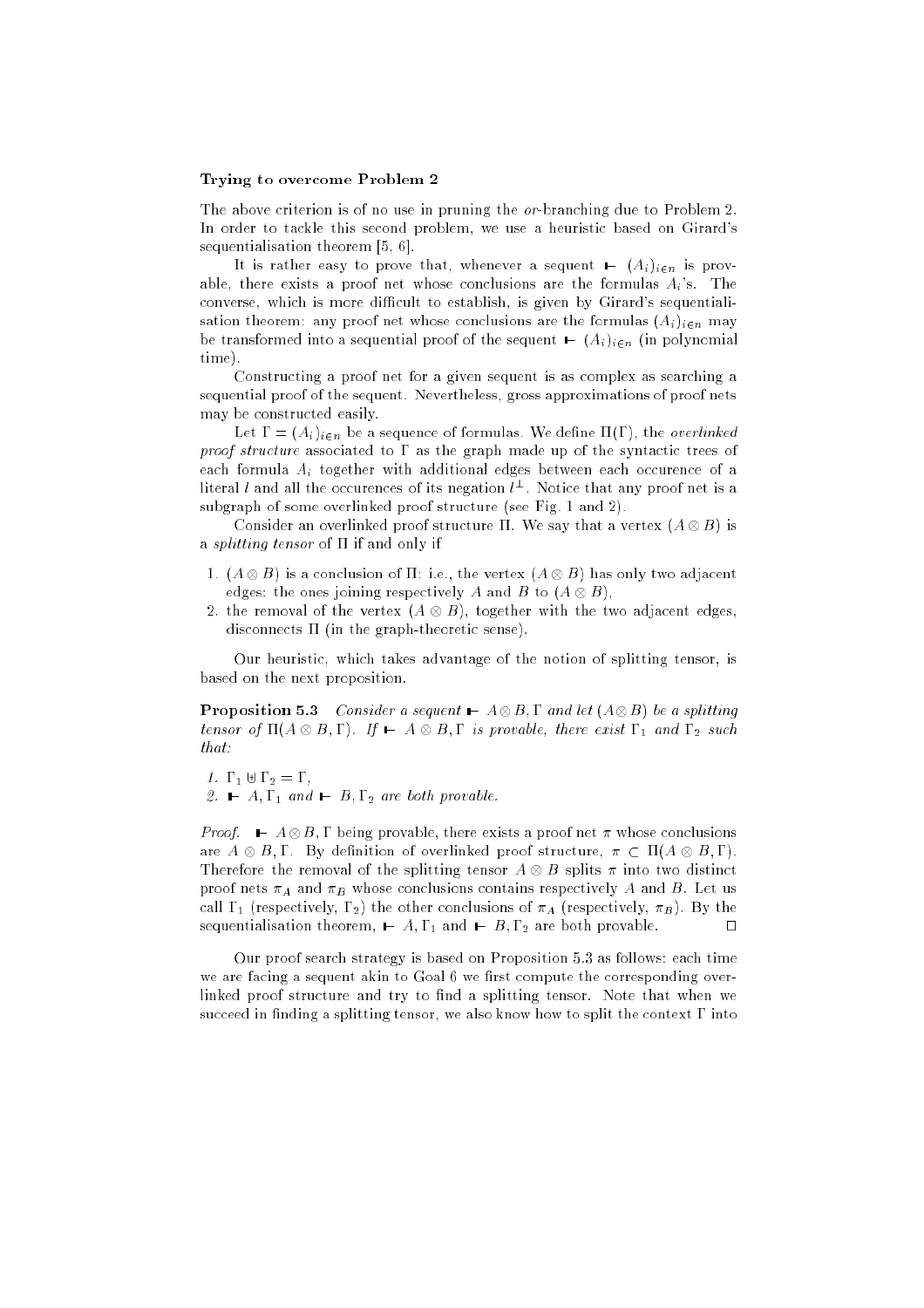

Fig. 2. The corresponding overlinked proof structure

 $\sim$  1 and 2. Indeed, by removing the splitting tensor AB  $\sim$  AB from  $\sim$  AB from (AB  $\sim$  AB from spin  $\Pi(A \otimes B, I)$  into two graphs  $\Pi A$  and  $\Pi B$  such that  $\pi A \subset \Pi A$  and  $\pi B \subset \Pi B$ . Moreover, the conclusions of  $\pi_A$  (respectively  $\pi_B$ ) are the conclusions of  $\Pi_A$ (respectively  $\Pi_B$ ). Therefore, when the heuristics succeeds, the resolution of Goal (6) becomes deterministic: the  $(n+1) 2^{n+m+1}$  possibilities are replaced by one.

The implementation of the above heuristic improved dramatically the efficiency of our proof search strategy. The experiments that we conducted indicate that the quality of the results presented in Section 7 is due mainly to the heuristic based on Proposition 5.3.

# 6 The multiplicative additive fragment

By adding  $\oplus$  and  $\&$  to the multiplicative fragment, we obtain the multiplicative additive fragment of linear logic, which is known to be PSPACE-complete [7].

As we have seen in Section 4, the  $\mathcal{X}$ 's and the  $\&$ 's are not problematic: we may start our proof search by resolving deterministically all the formulas whose main connective is  $\mathcal Y$  or  $\&$ . The difficult case consists in resolving a sequent of the following form:

$$
\blacktriangleright (A_i \otimes B_i)_{i \in n}, (C_i \oplus D_i)_{i \in m}, (l_i)_{i \in l}.
$$
\n
$$
(10)
$$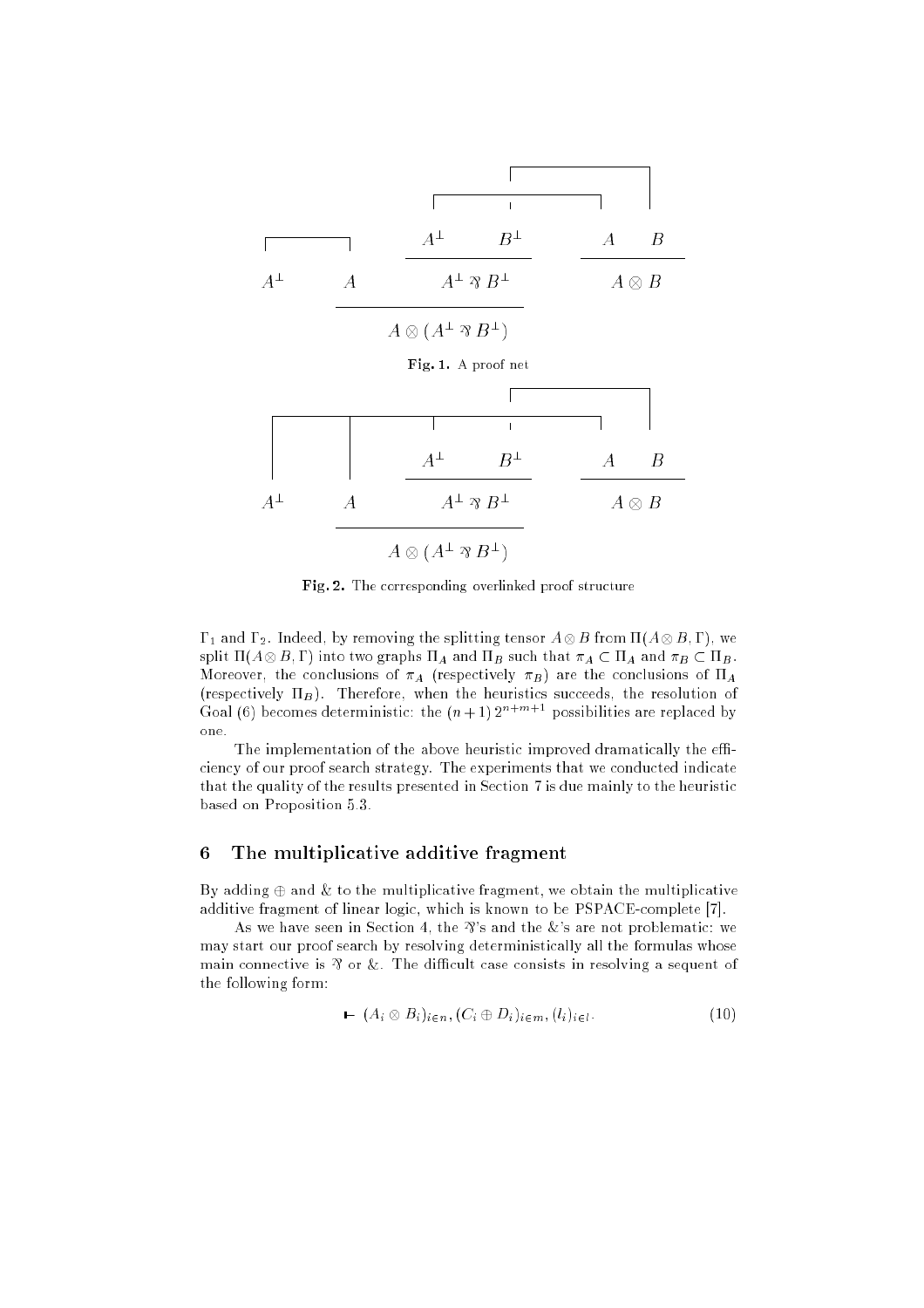For such a sequent, the problems to solve are the following:

Problem 1: we do not know how to split the context when resolving a югшчиа  $A_i \otimes D_i$ ,

**Problem 2:** we do not know how to chose  $i \in n$  when resolving such a formula,

Problem 3: we do not know if we must use the right or the left introduction rule to resolve a formula  $C_i \oplus D_i$ ,

**Problem 4:** we do not know how to chose  $i \in m$  when resolving such a formula,

Problem 5: we do not know whether we may resolve before (or the converse).

Consequently, the resolution of Goal (10) gives rise to a or-node with  $(n + 1) 2^{n+m+l+2} + 2 (m + 1)$  branches.

The solution to these problems is similar to the one used in the previous section: we develop criteria for pruning the or-nodes.

The heuristic based on Proposition 5.3 is still valid in the multiplicative additive fragment, when facing a sequent akin to Goal 10. The proof, however, is much more complicate to state because proof-nets in this fragment may contain boxes. Nevertheless the argument is the same because, on the one hand, the boxes of a multiplicative additive proof-net may be replaced by n-ary axiomatic links and, on the other hand, the relation of interest in an overlinked proof structure is not the adjacency relation but its transitive closure restricted to the conclusions of the overlinked proof structure.

In contrast, Proposition 5.2 does not hold in the presence of the additives for two reasons:

- 1. the backward chaining of the introduction rules for  $\oplus$  allows literals to disapear,
- 2. the backward chaining of the introduction rule for & allows literals to be multiplied.

In order to adapt Proposition 5.2, we introduce the notion of forced literal (because of 1.) and we work with sets rather than multisets (because of 2.).

Define  $\overline{\Gamma}$  as the set of literals occuring in a sequent  $\vdash \Gamma$ . Define also  $\overline{\overline{\Gamma}}$ , the set of *forced literals* occuring in a sequent  $\vdash \Gamma$ , as follows:

$$
\overline{(A_i)_{i \in n}} = \bigcup_{i \in n} \overline{A_i}
$$

where, in the case of a formula,

i. 
$$
\overline{I} = \{l\},
$$
  
ii.  $\overline{A \mathcal{B}} = \overline{A} \cup \overline{B},$   
iii.  $\overline{A \otimes B} = \overline{A} \cup \overline{B}$ 

$$
\lim_{m \to \infty} A \otimes B = A \cup B,
$$

 $\overline{\overline{A\&B}} = \overline{A} \cup \overline{B}$ ,  $\mathbf{i} \mathbf{v}$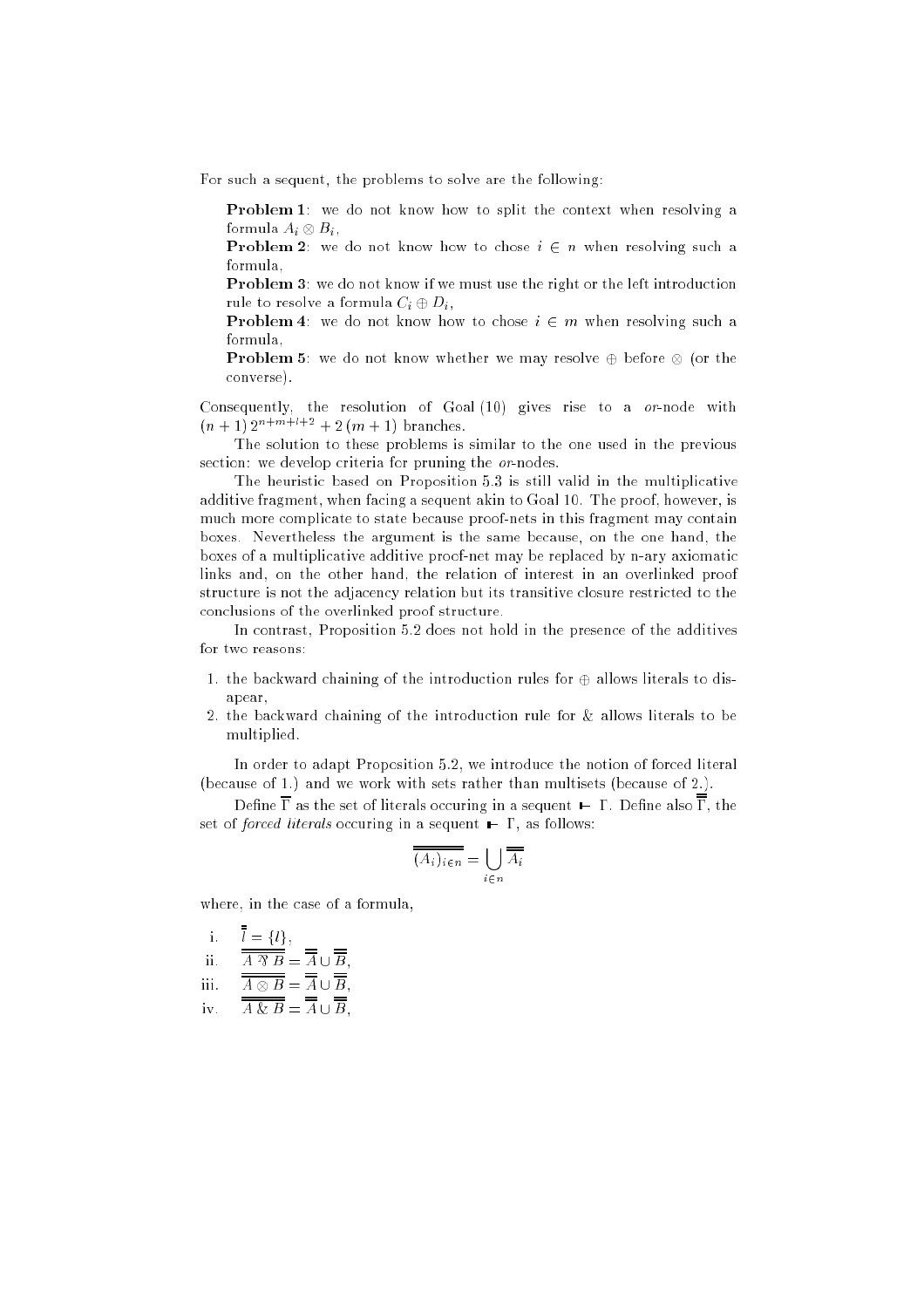v.  $\overline{A \oplus B} = \emptyset$ .

Given a set of interals  $\mathcal A$  , define  $\mathcal A^+$  to be the set obtained by negating the interals occuring in A.

Proposition 5.2 may be adapted as follows.

**Proposition 6.1** If a sequent  $\vdash A \otimes B, \Gamma$  is provable in the  $\otimes \mathfrak{B} \oplus \&$ -fragment of linear logic then

- 1.  $[1, A, D] \subseteq \subseteq 1, A, D$ ,  $Z.$   $A^-$  (  $\bm{1}$  ,  $A$  ,
- 3. symmetrically,  $\overline{\overline{B}}^{\perp} \subset \overline{\Gamma, B}$ .

Proof. By induction on the derivation of the sequent.

The new pruning criterion based on Proposition 6.1 is of course valid for the multiplicative fragment but is less sharp than the criterion based on Proposition  $\partial \varphi$ . For instance, the sequent  $\blacktriangleright$   $A \otimes D$ ,  $A^-, D, D^-,$  which is rejected by criterion 5.2, is accepted by criterion 6.1.

In practice, to replace criterion 5.2 by criterion 6.1, in the multiplicative case decreases considerably the efficiency of the proof search strategy. This observation suggests another heuristic. When trying to prove multiplicative additive goals, one may generate subgoals that are purely multiplicative and for which one may specialise the proof search strategy.

Our general proof search strategy generalises this last heuristic: each time we attack a subgoal we check the fragment to which it belongs and, accordingly, we specialise the general strategy as follows.

 $\otimes$   $\mathfrak{B}$   $\oplus$ -fragment According to the table given in Section 4, the only rule that possibly prevents Rules (Plus-L) and (Plus-R) to be pushed down in a proof is Rule (With). Therefore, in the fragment without  $\&$ , Problems 4 and 5 vanish: the  $\oplus$ 's may be resolved deterministically before the  $\otimes$ 's (nevertheless, the undeterminism due to Problem 3 remains).

 $\otimes$  **?**-fragment This is the multiplicative fragment for which we may use the criterion of Proposition 5.2.

 -fragment In this fragment, Problems 4 and 5 vanish because of the absence of  $\&$ 's. Moreover, Rules (Times) can also be pushed down because the fragment does not contain  $\mathfrak{F}'$ s either. Therefore, the  $\oplus$ 's may be resolved deterministically before the  $\otimes$ 's. Then, the  $\otimes$ 's may be resolved deterministically as well.

 $\&\oplus$ -fragment This is the additive fragment for wich the decision problem is polynomial hard. In this fragment, provable sequents are made of exactly two formulas.

 $\Box$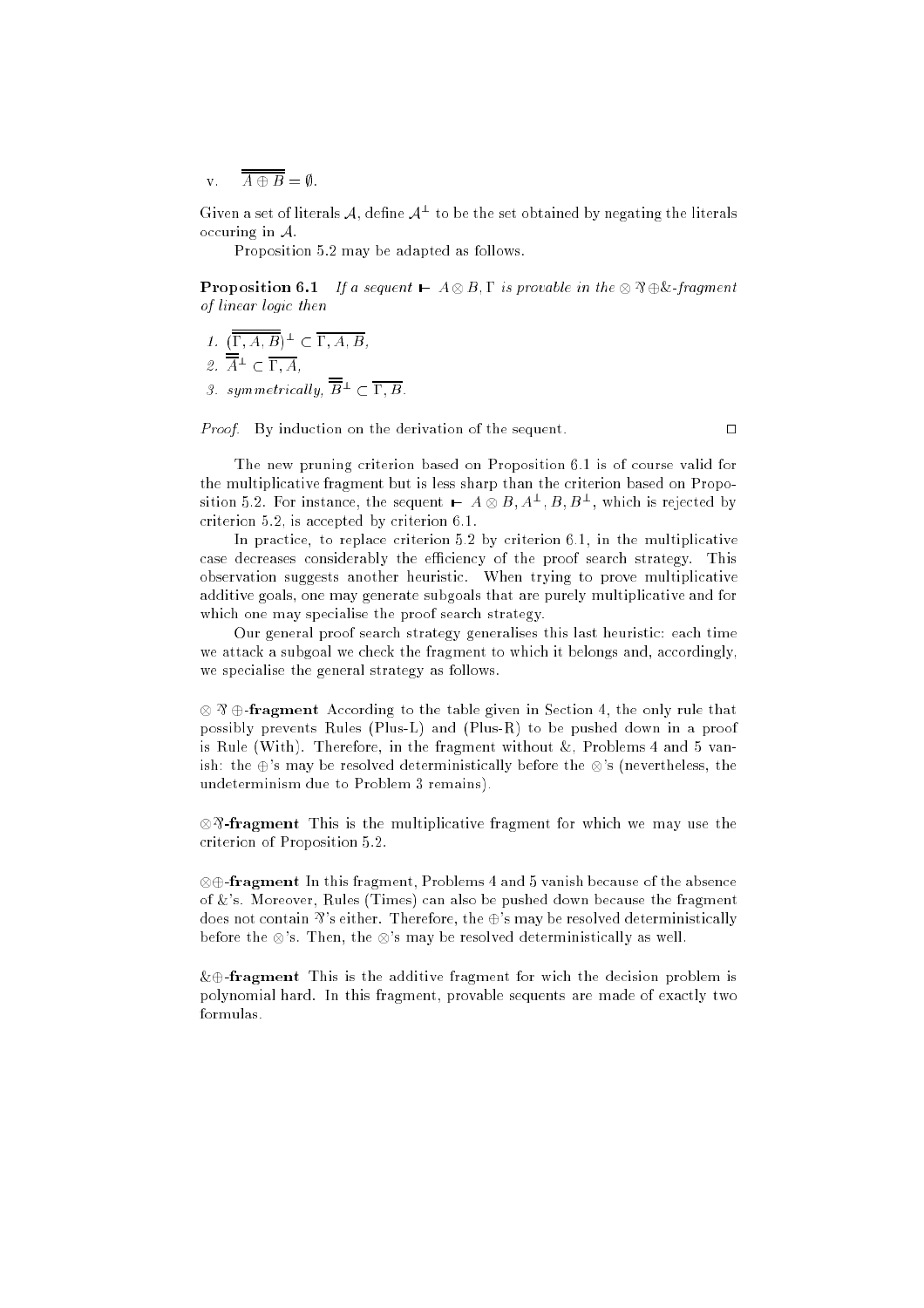# 7 Implementation and experimental results

The different strategies described in this paper have been implemented in Isabelle. The code is about 500 lines of standard ML. Experiments were conducted on a SPARC station IPX, using the New-Jersey standard ML compiler. Among others, we have experimented with the formulas LMSS-2, LMSS-3, and LMSS-4 given in [10]. These formulas, which were introduced in [7] to encode Boolean circuits, are as follows:

LMSS-2 (provable)

$$
\mathbf{L} \quad x^{\perp} \mathcal{R}
$$
\n
$$
y^{\perp} \mathcal{R}
$$
\n
$$
g \mathcal{R}
$$
\n
$$
((c \otimes h \otimes g^{\perp}) \oplus (c^{\perp} \otimes h^{\perp} \otimes g) \oplus (c \otimes h^{\perp} \otimes g) \oplus (c^{\perp} \otimes h \otimes g)) \mathcal{R}
$$
\n
$$
((x \otimes (x^{\perp} \otimes x^{\perp})) \oplus (x^{\perp} \otimes (x \otimes x))) \mathcal{R}
$$
\n
$$
((y \otimes (y^{\perp} \otimes y^{\perp})) \oplus (y^{\perp} \otimes (y \otimes y))) \mathcal{R}
$$
\n
$$
((b \otimes c) \oplus (b^{\perp} \otimes c^{\perp})) \mathcal{R}
$$
\n
$$
((a \otimes y \otimes b^{\perp}) \oplus (a^{\perp} \otimes y^{\perp} \otimes b) \oplus (a \otimes y^{\perp} \otimes b) \oplus (a^{\perp} \otimes y \otimes b)) \mathcal{R}
$$
\n
$$
((x \otimes a) \oplus (x^{\perp} \otimes a^{\perp})) \mathcal{R}
$$
\n
$$
((d \otimes x \otimes e^{\perp}) \oplus (d^{\perp} \otimes x^{\perp} \otimes e) \oplus (d \otimes x^{\perp} \otimes e) \oplus (d^{\perp} \otimes x \otimes e)) \mathcal{R}
$$
\n
$$
((y \otimes d) \oplus (y^{\perp} \otimes d^{\perp}))
$$

LMSS-3 (provable)

$$
\begin{array}{l} \mathbf{F} = s\mathfrak{F} \\ (s^{\perp} \otimes ((r \otimes x) \& (r \otimes x^{\perp})))\mathfrak{F} \\ (r^{\perp} \otimes ((q \otimes y) \oplus (q \otimes y^{\perp})))\mathfrak{F} \\ g\mathfrak{F} \\ (q^{\perp} \otimes (((c \otimes h \otimes g^{\perp}) \oplus (c^{\perp} \otimes h^{\perp} \otimes g) \oplus (c \otimes h^{\perp} \otimes g) \oplus (c^{\perp} \otimes h \otimes g))\mathfrak{F} \\ ((x \otimes (x^{\perp} \otimes x^{\perp})) \oplus (x^{\perp} \otimes (x \otimes x)))\mathfrak{F} \\ ((y \otimes (y^{\perp} \otimes y^{\perp})) \oplus (y^{\perp} \otimes (y \otimes y)))\mathfrak{F} \\ ((b \otimes c) \oplus (b^{\perp} \otimes c^{\perp}))\mathfrak{F} \\ ((a \otimes y \otimes b^{\perp}) \oplus (a^{\perp} \otimes y^{\perp} \otimes b) \oplus (a \otimes y^{\perp} \otimes b) \oplus (a^{\perp} \otimes y \otimes b))\mathfrak{F} \\ ((x \otimes a) \oplus (x^{\perp} \otimes a^{\perp}))\mathfrak{F} \\ ((d \otimes x \otimes e^{\perp}) \oplus (d^{\perp} \otimes x^{\perp} \otimes e) \oplus (d \otimes x^{\perp} \otimes e) \oplus (d^{\perp} \otimes x \otimes e))\mathfrak{F} \\ ((y \otimes d) \oplus (y^{\perp} \otimes d^{\perp})))\end{array}
$$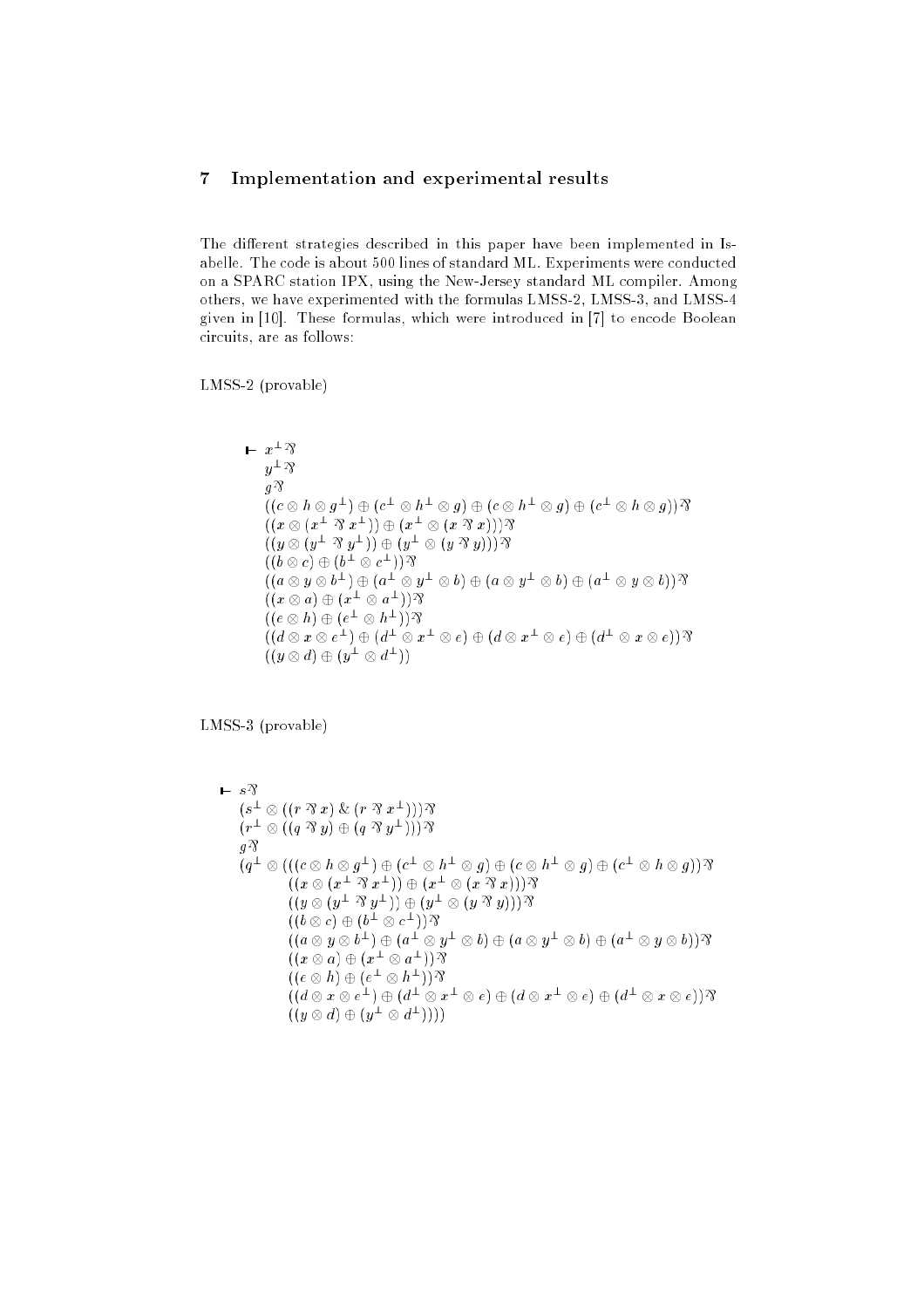LMSS-4 (unprovable)

$$
\begin{array}{l} \blacksquare = s \mathfrak{P} \\ (s^{\perp} \otimes ((r \mathrel{\mathfrak{D}} x) \oplus (r \mathrel{\mathfrak{D}} x^{\perp}))) \mathfrak{P} \\ (r^{\perp} \otimes ((q \mathrel{\mathfrak{D}} y) \mathrel{\mathfrak{D}} (q \mathrel{\mathfrak{D}} y^{\perp}))) \mathfrak{P} \\ g \mathfrak{P} \\ (q^{\perp} \otimes (((c \otimes h \otimes g^{\perp}) \oplus (c^{\perp} \otimes h^{\perp} \otimes g) \oplus (c \otimes h^{\perp} \otimes g) \oplus (c^{\perp} \otimes h \otimes g)) \mathfrak{P} \\ ((x \otimes (x^{\perp} \mathrel{\mathfrak{D}} x^{\perp})) \oplus (x^{\perp} \otimes (x \mathrel{\mathfrak{D}} x))) \mathfrak{P} \\ ((y \otimes (y^{\perp} \mathrel{\mathfrak{D}} y^{\perp})) \oplus (y^{\perp} \otimes (y \mathrel{\mathfrak{D}} y))) \mathfrak{P} \\ ((b \otimes c) \oplus (b^{\perp} \otimes c^{\perp})) \mathfrak{P} \\ ((a \otimes y \otimes b^{\perp}) \oplus (a^{\perp} \otimes y^{\perp} \otimes b) \oplus (a \otimes y^{\perp} \otimes b) \oplus (a^{\perp} \otimes y \otimes b)) \mathfrak{P} \\ ((x \otimes a) \oplus (x^{\perp} \otimes a^{\perp})) \mathfrak{P} \\ ((d \otimes x \otimes e^{\perp}) \oplus (d^{\perp} \otimes x^{\perp} \otimes e) \oplus (d \otimes x^{\perp} \otimes e) \oplus (d^{\perp} \otimes x \otimes e)) \mathfrak{P} \\ ((y \otimes d) \oplus (y^{\perp} \otimes d^{\perp}))) \end{array}
$$

Tammet's bottom-up prover does not succeed in proving these three formulas (after a 14-hour search, the prover had generated up to 500 million of subgoals [10]). In contrast, our Isabelle implementation gives the following timing:

| COP | $5 \text{ min } 55 \text{ sec}$ | $3 \text{ min } 35 \text{ sec}$ |  |
|-----|---------------------------------|---------------------------------|--|

Tammet has also implemented a resolution prover based on the top-down strategies that he discusses in [10]. This resolution prover proves LMSS-2 and LMSS-3 in about 1 min, and takes about 3 min to reject LMSS-4 as unprovable.

Tammet's results may seem to indicate that forward proof search in linear logic is much more efficient than backward chaining. In contrast, our results demonstrate that backward proof search is feasible when appropriate criterion for pruning the proof search tree are used. Our results concern only the constantfree, multiplicative, addive fragment of linear logic. They are encouraging. We must now generalise our work to full linear logic: i.e. to allow for constants, exponentials, and quantifiers.

## References

- [1] P. Bradford, J.-Y. Marion, and L. Moss. The additive fragment of linear  $\log$ ic is  $nc$ -complete. In D. Leivant, editor, *Logic complexity and computa*tion, page 30, October 1994.
- [2] G. Perrier D. Galmiche. Automated deduction in additive and multiplicative linear logic. In A. Nerode and M. Taitslin, editors, Proceedings of the Second International Symposium on Logical Foundations of Computer Sci $ence - Tver'92$ , pages 151-162. Lecture Notes in Computer Science, 620, Springer Verlag, 1992.
- [3] Jean Gallier. Constructive logic part II: Linear logic and proof nets. Technical Report 9, Digital Equipment Corporation, Paris, 1991.